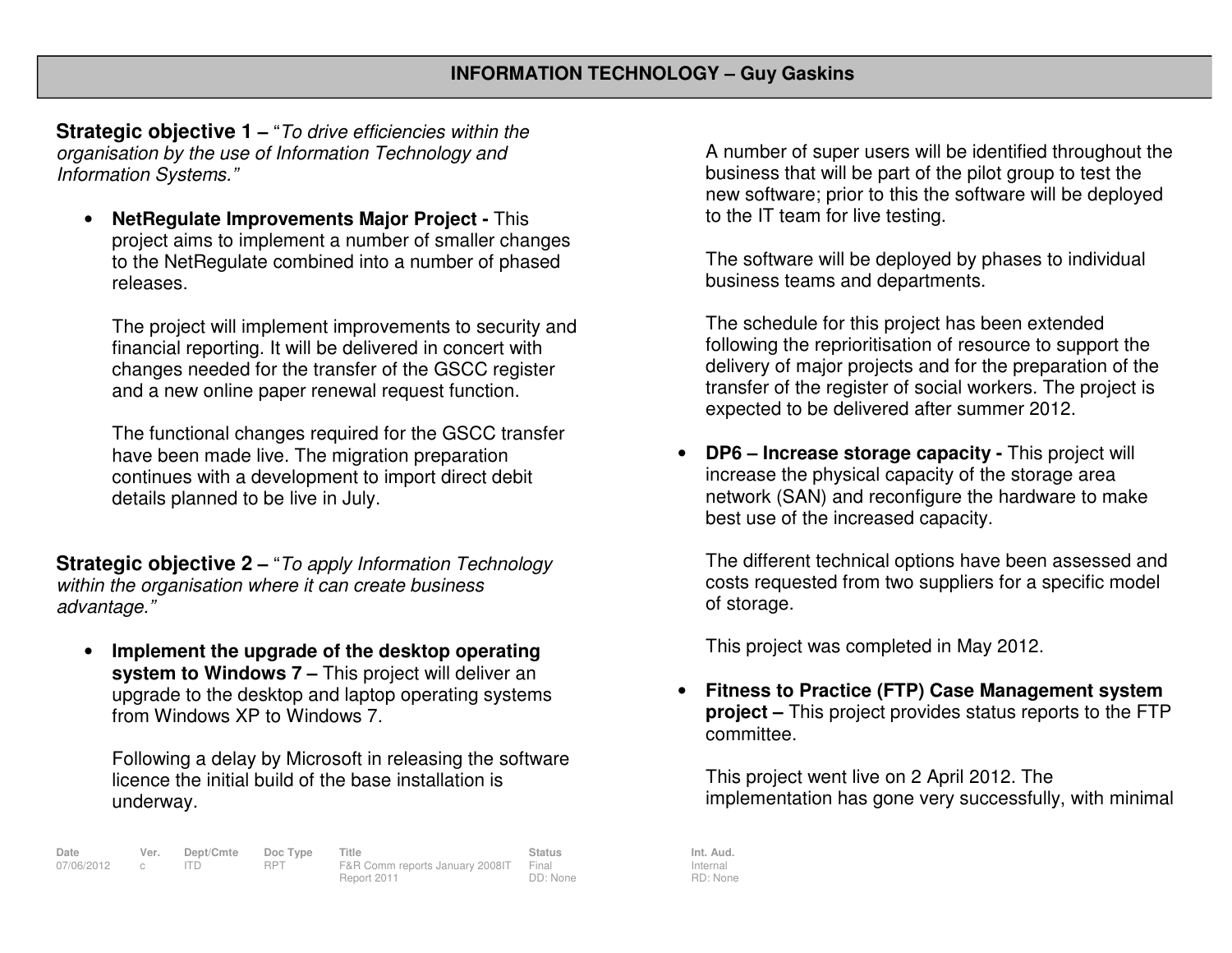issues. Over the initial period there will be several small fix releases to address issues identified during live running.

• **Education systems and process review** – This project aims to assess the current processes within the Education department; determine revised processes where required; assess the effectiveness of the current IT provision and if necessary run a tender for new services.

The requirements gathering phase has completed. Vendor selection has started with some initial presentations from potential vendors. The formal tendering process has started and the initial Request For Proposal (RFP) to potential vendors has returned a disappointing number of responses.

The project is expected to re-plan to incorporate afurther round of tendering.

•**Refit of the Evangelical Alliance office** – This project aims to fit out the office space on the ground floor of the Evangelical Alliance to provide additional office space. The IT team will support the implementation of the IT data and telephony services in the new building.

The IT network was installed between 17 and 29 April 2012.

• **Refit of Suite 1 and Suite 3, 33 Stannary street** – This project aims to fit out the office space on the ground floor of 33 Stannary Street to provide additional office space.

**Date Ver. Dept/Cmte Doc Type Title Status Status Int. Aud.**<br>17 RPT F&R Comm reports January 2008 IT Final Internal Internal 07/06/2012 c ITD RPT F&R Comm reports January 2008IT Final Report 2011 DD: None

The IT team will support the implementation of the IT data and telephony services in the new building.

An initial survey has been completed and has identified the gap between the current data and power requirements and what will be needed by HPC.

The Facilities team are completing a more comprehensive survey using the HPC Architects. The resultant plans will be used to identify options to supply the required services.

The IT network was installed and completed by 1 June 2012.

With the additional office space, desktop and laptop PCs are now being built to support the increased headcount following the transfer of the register of social workers.

•**Web site development cycle** – The objective of this project is to deliver one of two controlled change releases to the corporate web site (www.hpc-uk.org). This project is led by the Communications team.

The project has been initiated and a third party development company has been engaged to provide a proposal for the list of changes. The changes include addressing some issues identified in the penetration testing.

Twelve of the fifteen work packages have now been developed, tested and deployed.

Internal RD: None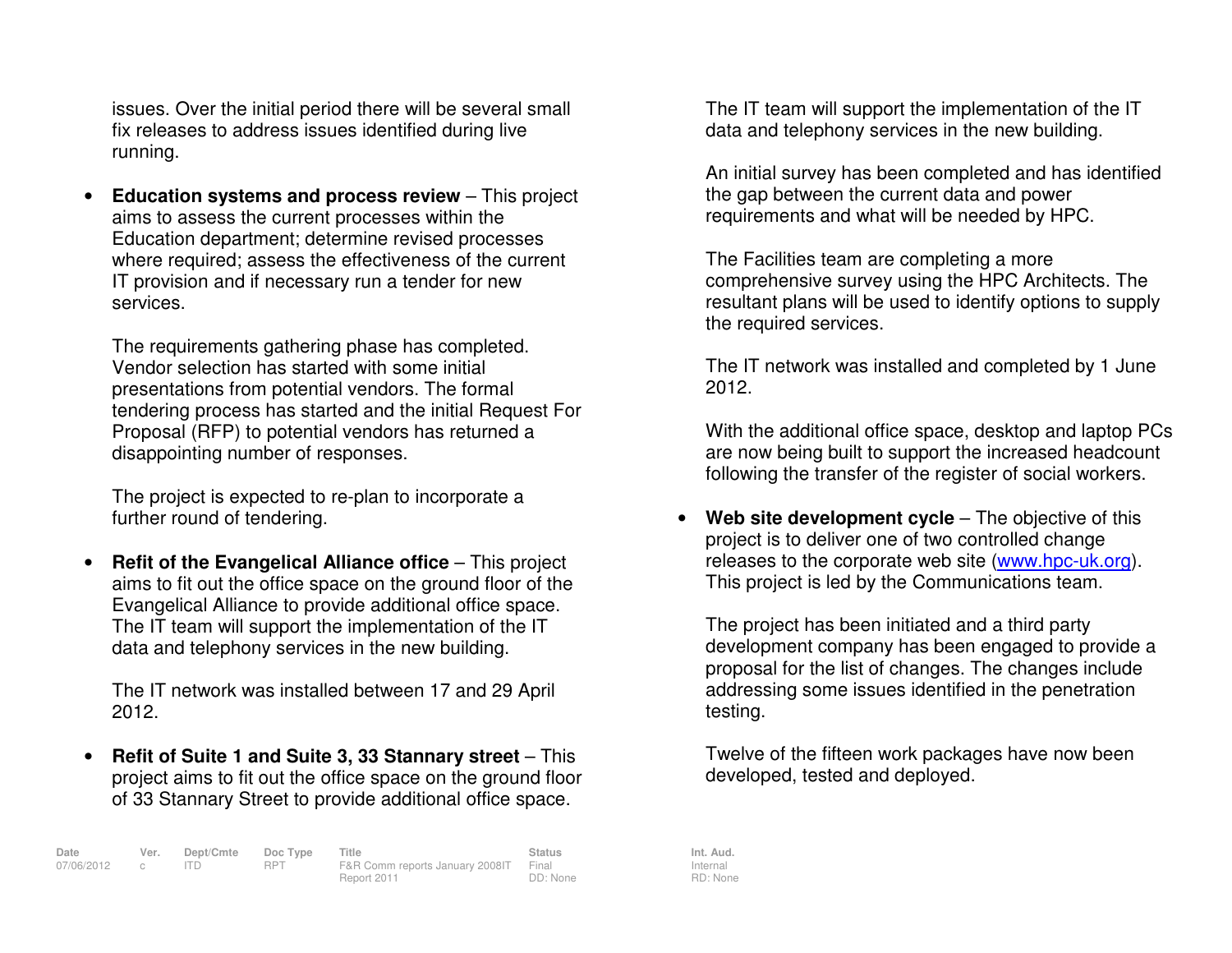Three work packages are now in build and one is in user acceptance testing.

• **New name project** – This project aims to transition the organisation from being called HPC to HCPC (Health and Care Professions Council)

There are numerous IT related changes necessary to complete the transition to the new name. These changes as well as other non-IT changes are being prioritised and planned to be amended over a period of several months.

The IT team are currently making changes to internal systems and preparing the changes for external services such as the email system.

**Strategic objective 3** – "To protect the data and services of HPC from malicious damage and unexpected events."

• **Network encryption project** – The new encryption product has been purchased and installed. The tool allows very granular control by user and by personal computer – called Port Control. It can be used to determine who is able to write data to removable media and whether it is required to be encrypted.

The Fitness to Practice (FTP) Pilot has concluded successfully. Originally, the software was planned to be rolled out to all employees with the implementation of the Windows 7 upgrade project in 2012. However due to the delay in the windows project the implementation of Port Control has been de-coupled to gain its benefits earlier.

| Date         | Ver. | Dept/Cmte | Doc Type | Title                                 | <b>Status</b> | Int. Aud. |
|--------------|------|-----------|----------|---------------------------------------|---------------|-----------|
| 07/06/2012 c |      |           | RPT      | F&R Comm reports January 2008IT Final |               | Internal  |
|              |      |           |          | Report 2011                           | DD: None      | RD: Non   |

Currently software is being distributed to all desktops and laptops.

The functionality will be 'switched on' for individual teams in a phased approach to minimise the risk of adversely impacting business operations.

• **Remote access security** – This project aims to improve the security provision for employees and external support organisations when they connect to the HPC services remotely.

The software has been installed and has been tested by the IT team and is also part of the pilot FTP 'Network encryption Project'.

Originally, the software was planned to be rolled out to all laptop users with the implementation of the Windows 7 upgrade project in 2012. However due to the delay in the windows project the implementation of Port Control has been de-coupled to gain its benefits earlier.

This project is expected to complete in September 2012.

• **Penetration testing** - Conduct quarterly independent penetration tests of our environment to assure adequate security controls.

The testers initially use automated tools to probe the HPC infrastructure on a number of interfaces including

Internal RD: None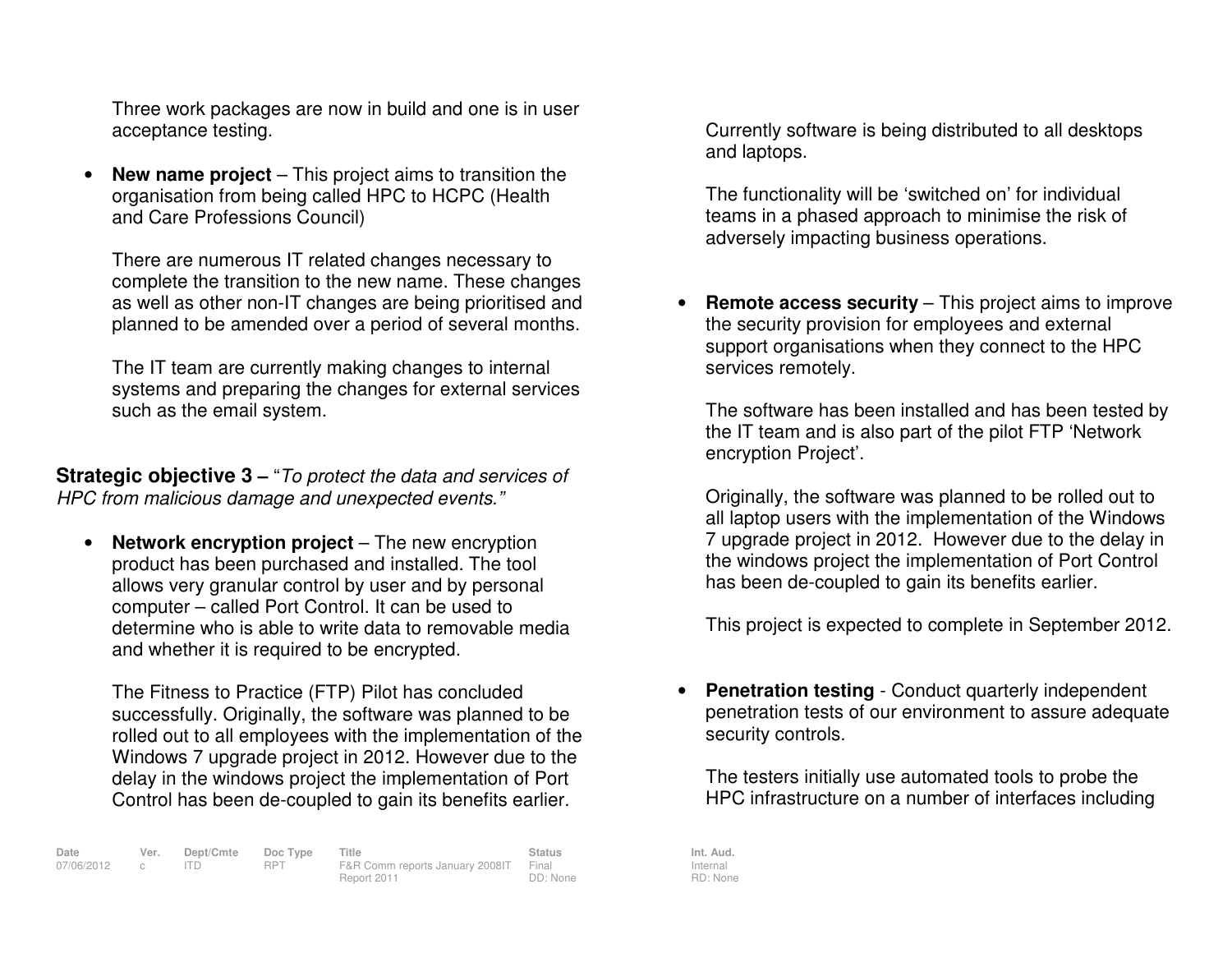the web sites and the online register and online renewal systems. The information from the probes is then used by the testers to attempt to manually circumvent the HPC security and gain access to sensitive areas or prove that vulnerabilities exist.

The penetration test took place in the week of 23 April 2012. The conclusion was:

'Overall good security practices have been implemented across the majority of the external network infrastructure.'

There were issues of a medium importance identified but these have already been mitigated.

## •**Service Availability**

**NetRegulate outage** – On Monday 19 March between 10:57 and 12:00 and again on Tuesday 20 March between 08:32 and 08:46 internal NetRegulate clients could not establish new connections to the NetRegulate service.

The issue was caused by a batch process producing certificates for Physiotherapists, running out of available resources. This prevented some Registration officers from connecting to NetRegulate.

The Online Register and Renewals were unaffected.

07/06/2012 c ITD RPT F&R Comm reports January 2008IT Final

Changes have been made to the server configuration to release more resources to the process, which

Report 2011

subsequently ran successfully.

• **Telephony outage** – On Tuesday 8 May 2012 between 12:15 and 13:30 HPC could not make any outgoing calls or receive telephone calls from the 0845 numbers.

The issue was caused by congestion in our telephony providers network (Talk Talk Business). The issue was a transient issue but we will continue to monitor.

**Date Ver. Dept/Cmte Doc Type Title Status Status Int. Aud.**<br>17 RPT F&R Comm reports January 2008 IT Final Internal Internal Internal RD: None

DD: None